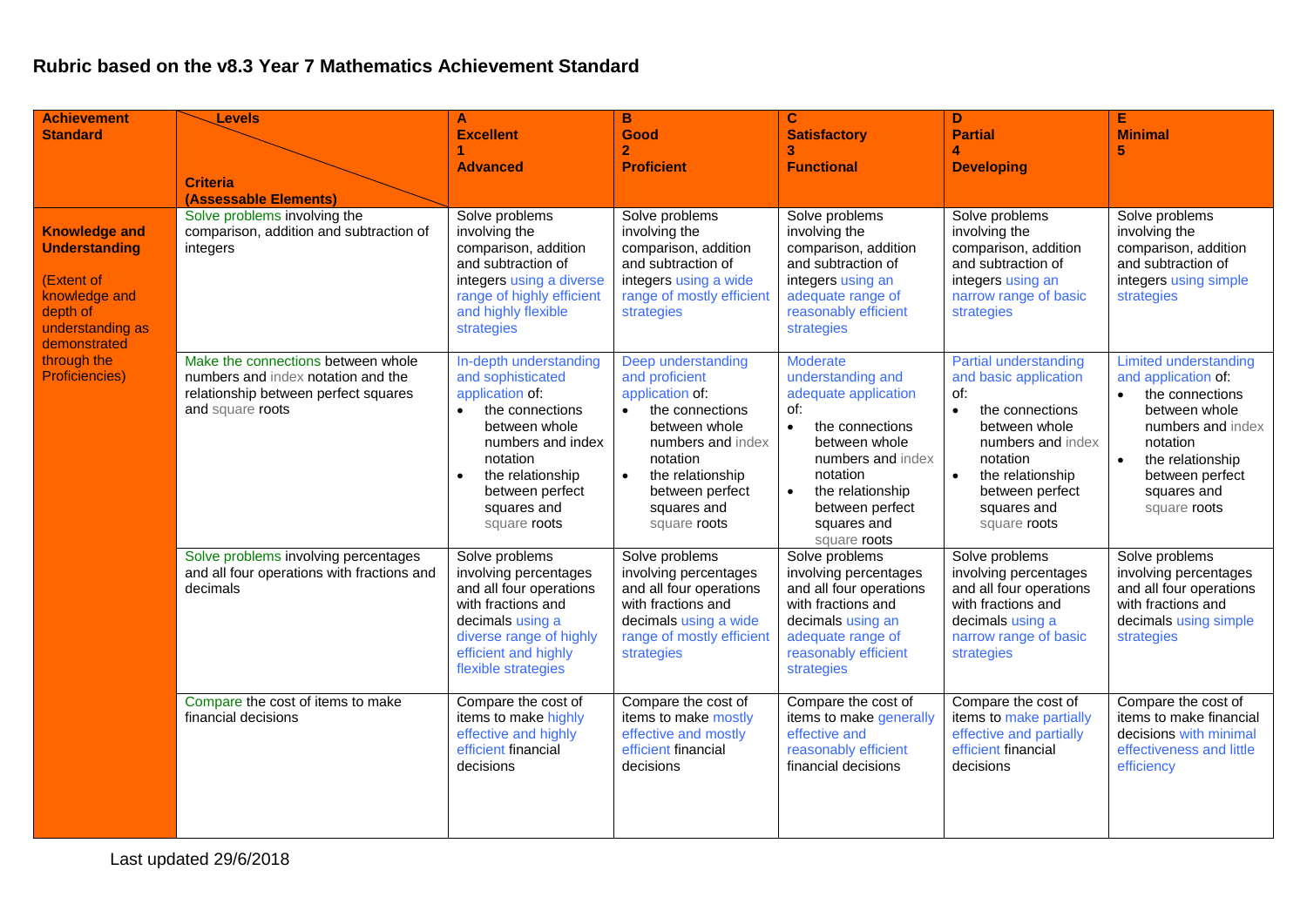## **Rubric based on the v8.3 Year 7 Mathematics Achievement Standard**

| Represent numbers using variables                                                                          | Represent numbers<br>using variables in<br>familiar and unfamiliar<br>contexts with<br>sophisticated<br>understanding                                                            | Represent numbers<br>using variables in<br>familiar and some<br>unfamiliar contexts with<br>considerable<br>understanding                                | Represent numbers<br>using variables in<br>familiar contexts with<br>reasonable<br>understanding                                                             | Represent numbers<br>using variables in<br>familiar contexts with<br>guidance                                                                               | Represent numbers<br>using variables in<br>familiar contexts with<br>direction                                                               |
|------------------------------------------------------------------------------------------------------------|----------------------------------------------------------------------------------------------------------------------------------------------------------------------------------|----------------------------------------------------------------------------------------------------------------------------------------------------------|--------------------------------------------------------------------------------------------------------------------------------------------------------------|-------------------------------------------------------------------------------------------------------------------------------------------------------------|----------------------------------------------------------------------------------------------------------------------------------------------|
| Connect the laws and properties for<br>numbers to algebra                                                  | In-depth and<br>comprehensive<br>understanding when<br>making connections of<br>the laws and properties<br>for numbers to algebra                                                | Proficient<br>understanding when<br>making connections of<br>the laws and properties<br>for numbers to algebra                                           | Sound understanding<br>when making<br>connections of the laws<br>and properties for<br>numbers to algebra                                                    | Partial understanding<br>when making<br>connections of the laws<br>and properties for<br>numbers to algebra                                                 | Little understanding<br>when attempting to<br>connect the laws and<br>properties for numbers<br>to algebra                                   |
| Interpret simple linear representations<br>and model authentic information                                 | <b>Highly logical</b><br>interpretation of simple<br>linear representations<br>and highly effective<br>modelling of authentic<br>information                                     | <b>Mostly logical</b><br>interpretation of simple<br>linear representations<br>and mostly effective<br>modelling of authentic<br>information             | <b>Reasonably logical</b><br>interpretation of simple<br>linear representations<br>and reasonably<br>effective modelling of<br>authentic information         | <b>Partially logical</b><br>interpretation of simple<br>linear representations<br>and partially effective<br>modelling of authentic<br>information          | Interpret simple linear<br>representations and<br>model authentic<br>information with<br>direction                                           |
| Describe different views of three-<br>dimensional objects                                                  | <b>Lucid and</b><br>comprehensive<br>description of different<br>views of 3D objects                                                                                             | Clear description of<br>different views of 3D<br>objects                                                                                                 | <b>Generally clear</b><br>description of different<br>views of 3D objects                                                                                    | <b>Partially clear</b><br>description of different<br>views of 3D objects                                                                                   | Vague description of<br>different views of 3D<br>objects                                                                                     |
| Represent transformations in the<br>Cartesian plane                                                        | Represent<br>transformations in the<br>Cartesian plane in<br>familiar and unfamiliar<br>contexts with<br>sophisticated<br>understanding                                          | Represent<br>transformations in the<br>Cartesian plane in<br>familiar and some<br>unfamiliar contexts with<br>considerable<br>understanding              | Represent<br>transformations in the<br>Cartesian plane in<br>familiar and contexts<br>with reasonable<br>understanding                                       | Represent<br>transformations in the<br>Cartesian plane in<br>familiar contexts with<br>partial understanding                                                | Represent<br>transformations in the<br>Cartesian plane with<br>direction                                                                     |
| Solve simple numerical problems<br>involving angles formed by a transversal<br>crossing two parallel lines | Solve simple numerical<br>problems involving<br>angles formed by a<br>transversal crossing<br>two parallel lines using<br>highly efficient and<br>highly effective<br>strategies | Solve simple numerical<br>problems involving<br>angles formed by a<br>transversal crossing<br>two parallel lines using<br>mostly efficient<br>strategies | Solve simple numerical<br>problems involving<br>angles formed by a<br>transversal crossing<br>two parallel lines using<br>reasonably efficient<br>strategies | Solve simple numerical<br>problems involving<br>angles formed by a<br>transversal crossing<br>two parallel lines using<br>partially efficient<br>strategies | Solve simple numerical<br>problems involving<br>angles formed by a<br>transversal crossing<br>two parallel lines using<br>limited strategies |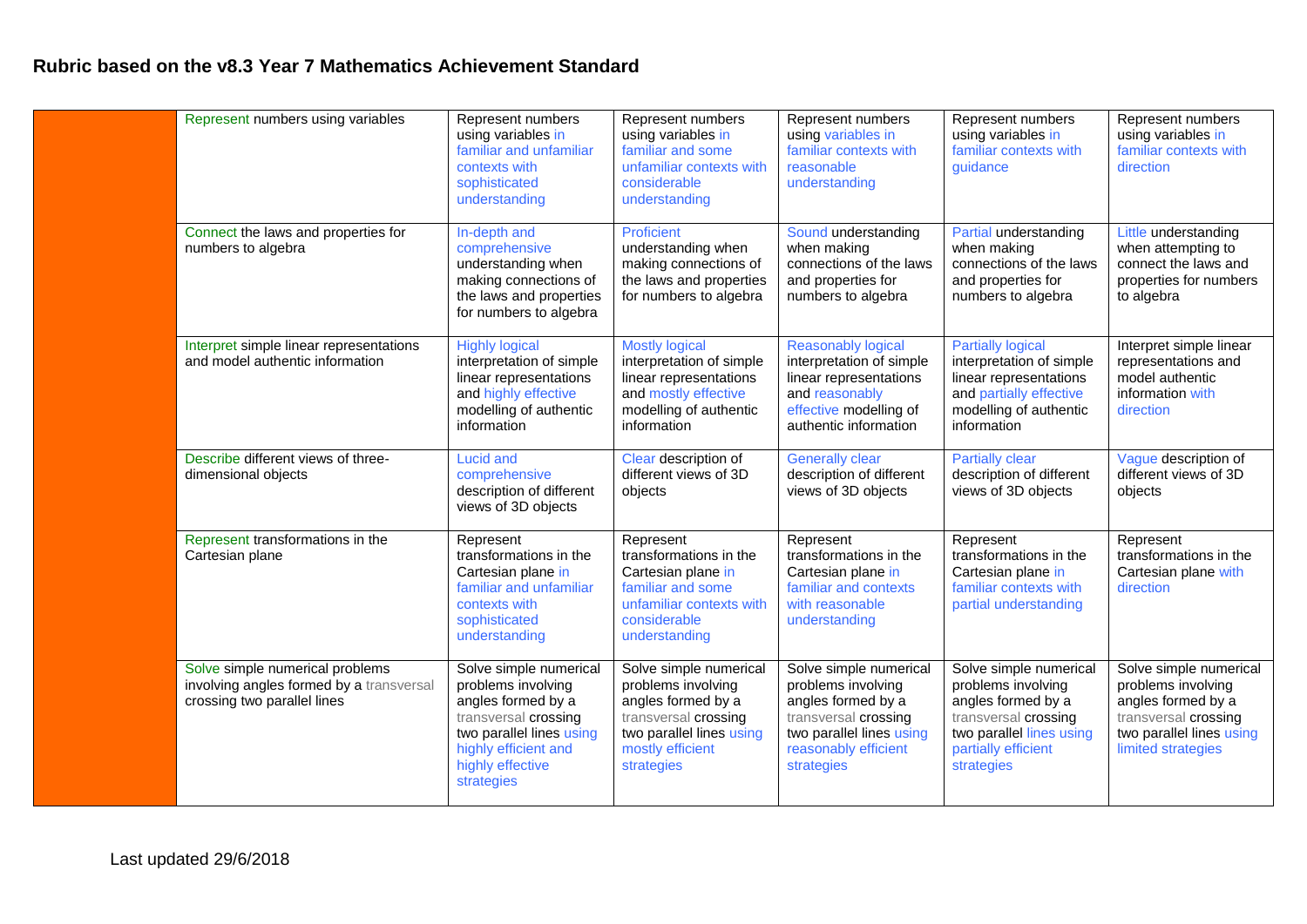## **Rubric based on the v8.3 Year 7 Mathematics Achievement Standard**

|                                                                                                     | Identify issues involving the collection of<br>continuous data                                           | Identify issues involving<br>the collection of<br>continuous data with<br>extensive and in-depth<br>understanding                                             | Identify issues involving<br>the collection of<br>continuous data with<br>deep understanding                                                | Identify issues involving<br>the collection of<br>continuous data with<br>moderate<br>understanding                                             | Identify issues involving<br>the collection of<br>continuous data with<br>superficial<br>understanding                                          | Identify issues involving<br>the collection of<br>continuous data with<br>limited understanding                                      |
|-----------------------------------------------------------------------------------------------------|----------------------------------------------------------------------------------------------------------|---------------------------------------------------------------------------------------------------------------------------------------------------------------|---------------------------------------------------------------------------------------------------------------------------------------------|-------------------------------------------------------------------------------------------------------------------------------------------------|-------------------------------------------------------------------------------------------------------------------------------------------------|--------------------------------------------------------------------------------------------------------------------------------------|
|                                                                                                     | Describe the relationship between the<br>median and mean in data displays                                | <b>Lucid and</b><br>comprehensive<br>description of the<br>relationship between<br>the median and mean<br>in data displays                                    | Clear description of the<br>relationship between<br>the median and mean<br>in data displays                                                 | <b>Generally clear</b><br>description of the<br>relationship between<br>the median and mean<br>in data displays                                 | <b>Partially clear</b><br>description of the<br>relationship between<br>the median and mean<br>in data displays                                 | Vague description of<br>the relationship<br>between the median<br>and mean in data<br>displays                                       |
| <b>Mathematical</b><br><b>Skills</b><br>(Sophistication of<br>skills as                             | Use fractions, decimals and<br>percentages, and their equivalences                                       | Use fractions, decimals<br>and percentages, and<br>their equivalences in a<br>highly skilful and<br>discerning manner                                         | Use fractions, decimals<br>and percentages, and<br>their equivalences in a<br>mostly skilful manner                                         | Use fractions, decimals<br>and percentages, and<br>their equivalences in a<br>generally skilful manner                                          | Use fractions, decimals<br>and percentages, and<br>their equivalences in a<br>partially skilful manner                                          | Use fractions, decimals<br>and percentages, and<br>their equivalences in a<br>limited manner                                         |
| demonstrated<br>through the<br><b>Proficiencies)</b><br><b>Note: Degrees of</b><br>accuracy (high,  | Express one quantity as a fraction or<br>percentage of another                                           | Express one quantity<br>as a fraction or<br>percentage of another<br>in a sophisticated and<br>discerning manner                                              | Express one quantity<br>as a fraction or<br>percentage of another<br>in a proficient manner                                                 | Express one quantity<br>as a fraction or<br>percentage of another<br>in an adequate manner                                                      | Express one quantity<br>as a fraction or<br>percentage of another<br>in a basic manner                                                          | Express one quantity<br>as a fraction or<br>percentage of another<br>in a limited manner                                             |
| mostly, moderate,<br>partial, limited) are<br>assumed in the A-<br><b>E</b> range for all<br>skills | Solve simple linear equations and<br>evaluate algebraic expressions after<br>numerical substitution      | Solve simple linear<br>equations and evaluate<br>algebraic expressions<br>after numerical<br>substitution in a highly<br>effective and consistent<br>manner   | Solve simple linear<br>equations and evaluate<br>algebraic expressions<br>after numerical<br>substitution in a mostly<br>effective manner   | Solve simple linear<br>equations and evaluate<br>algebraic expressions<br>after numerical<br>substitution in a<br>generally effective<br>manner | Solve simple linear<br>equations and evaluate<br>algebraic expressions<br>after numerical<br>substitution in a<br>partially effective<br>manner | Solve simple linear<br>equations and evaluate<br>algebraic expressions<br>after numerical<br>substitution with<br>direction          |
|                                                                                                     | Assign ordered pairs to given points on<br>the Cartesian plane                                           | Assign ordered pairs to<br>given points on the<br>Cartesian plane in a<br>highly skilful manner                                                               | Assign ordered pairs to<br>given points on the<br>Cartesian plane in a<br>mostly skilful manner                                             | Assign ordered pairs to<br>given points on the<br>Cartesian plane in a<br>generally skilful manner                                              | Assign ordered pairs to<br>given points on the<br>Cartesian plane in a<br>basic manner                                                          | Assign ordered pairs to<br>given points on the<br>Cartesian plane in a<br>limited manner                                             |
|                                                                                                     | Use formulas for the area and perimeter<br>of rectangles and calculate volumes of<br>rectangular prisms. | Use formulas for the<br>area and perimeter of<br>rectangles and<br>calculate volumes of<br>rectangular prisms in a<br>highly skilful and<br>discerning manner | Use formulas for the<br>area and perimeter of<br>rectangles and<br>calculate volumes of<br>rectangular prisms in a<br>mostly skilful manner | Use formulas for the<br>area and perimeter of<br>rectangles and<br>calculate volumes of<br>rectangular prisms in a<br>generally skilful manner  | Use formulas for the<br>area and perimeter of<br>rectangles and<br>calculate volumes of<br>rectangular prisms in a<br>partially skilful manner  | Use formulas for the<br>area and perimeter of<br>rectangles and<br>calculate volumes of<br>rectangular prisms in a<br>limited manner |